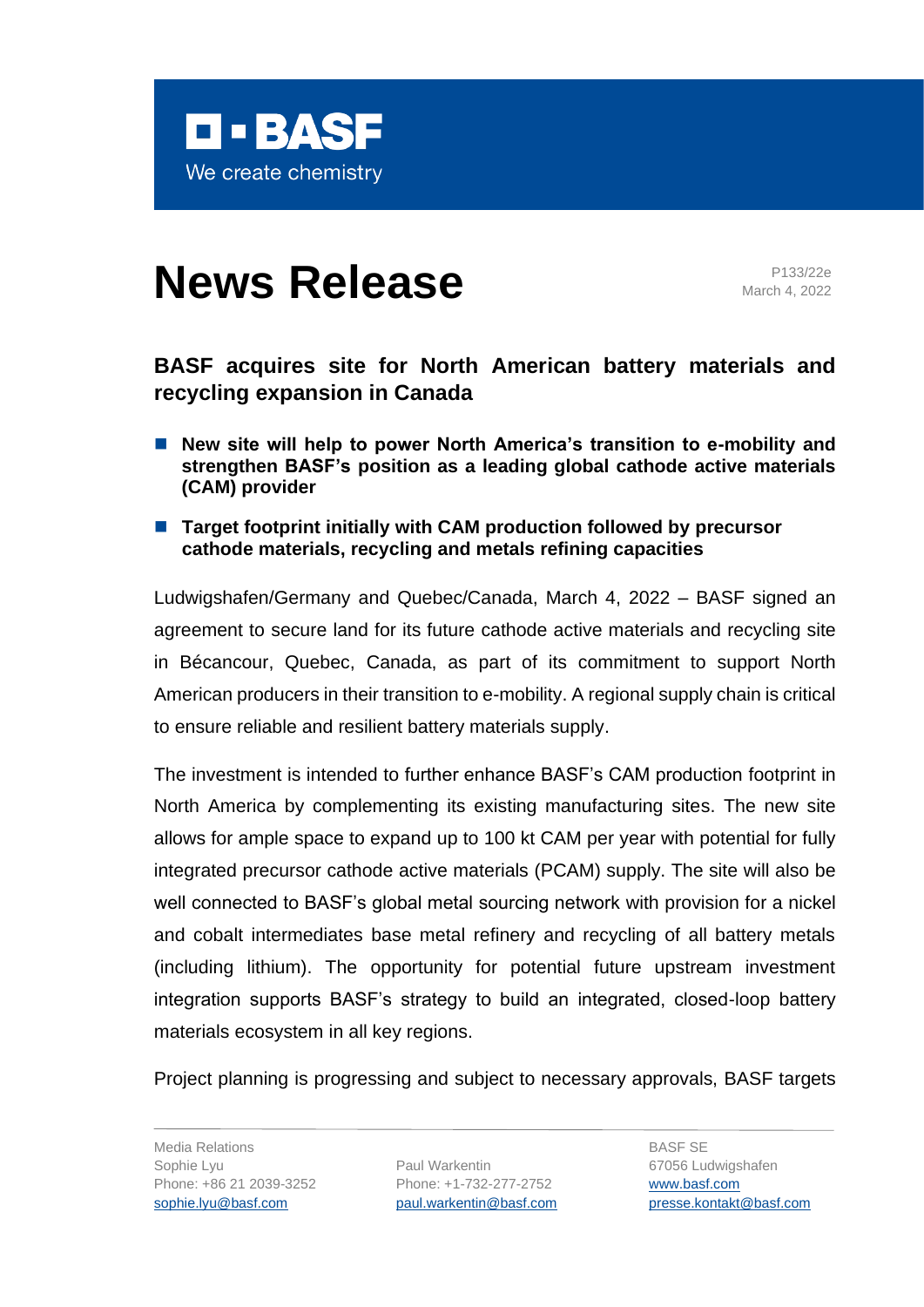## project commissioning in 2025.

"With new investments in electric vehicles and supporting infrastructure being announced continuously in North America, we are pleased to pursue our own investment in the region," said Dr. Peter Schuhmacher, President, Catalysts division. "This land acquisition is a necessary prerequisite to further advance our strategy to grow our footprint in key regions to better serve our customer's operations with sustainable and reliable local supply. We look forward to supporting the e-mobility transition in the United States, Canada, Mexico and beyond."

With an ideal location along the Saint Lawrence River between Montreal and Quebec City, the new site offers favorable conditions for highly efficient logistics and it would rely on competitive hydropower to further reduce the carbon footprint of its products compared to the industry average.

To learn more about BASF Battery Materials and BASF's commitment to e-mobility, visit our website:

# <https://catalysts.basf.com/products-and-industries/battery-materials>

### **About BASF's Catalysts Division**

BASF's Catalysts division is the world's leading supplier of environmental and process catalysts. The group offers exceptional expertise in the development of technologies that protect the air we breathe, produce the fuels that power our world and ensure efficient production of a wide variety of chemicals, plastics and other products, including advanced battery materials. By leveraging our industry-leading R&D platforms, passion for innovation and deep knowledge of precious and base metals, BASF's Catalysts division develops unique, proprietary solutions that drive customer success. Further information on BASF's Catalysts division is available on the Internet at [www.catalysts.basf.com.](http://www.catalysts.basf.com/)

#### **About BASF**

At BASF, we create chemistry for a sustainable future. We combine economic success with environmental protection and social responsibility. Around 111,000 employees in the BASF Group contribute to the success of our customers in nearly all sectors and almost every country in the world. Our portfolio comprises six segments: Chemicals, Materials, Industrial Solutions, Surface Technologies, Nutrition & Care and Agricultural Solutions. BASF generated sales of €78.6 billion in 2021. BASF shares are traded on the stock exchange in Frankfurt (BAS) and as American Depositary Receipts (BASFY) in the U.S. Further information at [www.basf.com.](https://www.basf.com/global/en.html)

#### **Forward-looking statements and forecasts**

This release contains forward-looking statements. These statements are based on current estimates and projections of the Board of Executive Directors and currently available information. Forwardlooking statements are not guarantees of the future developments and results outlined therein. These